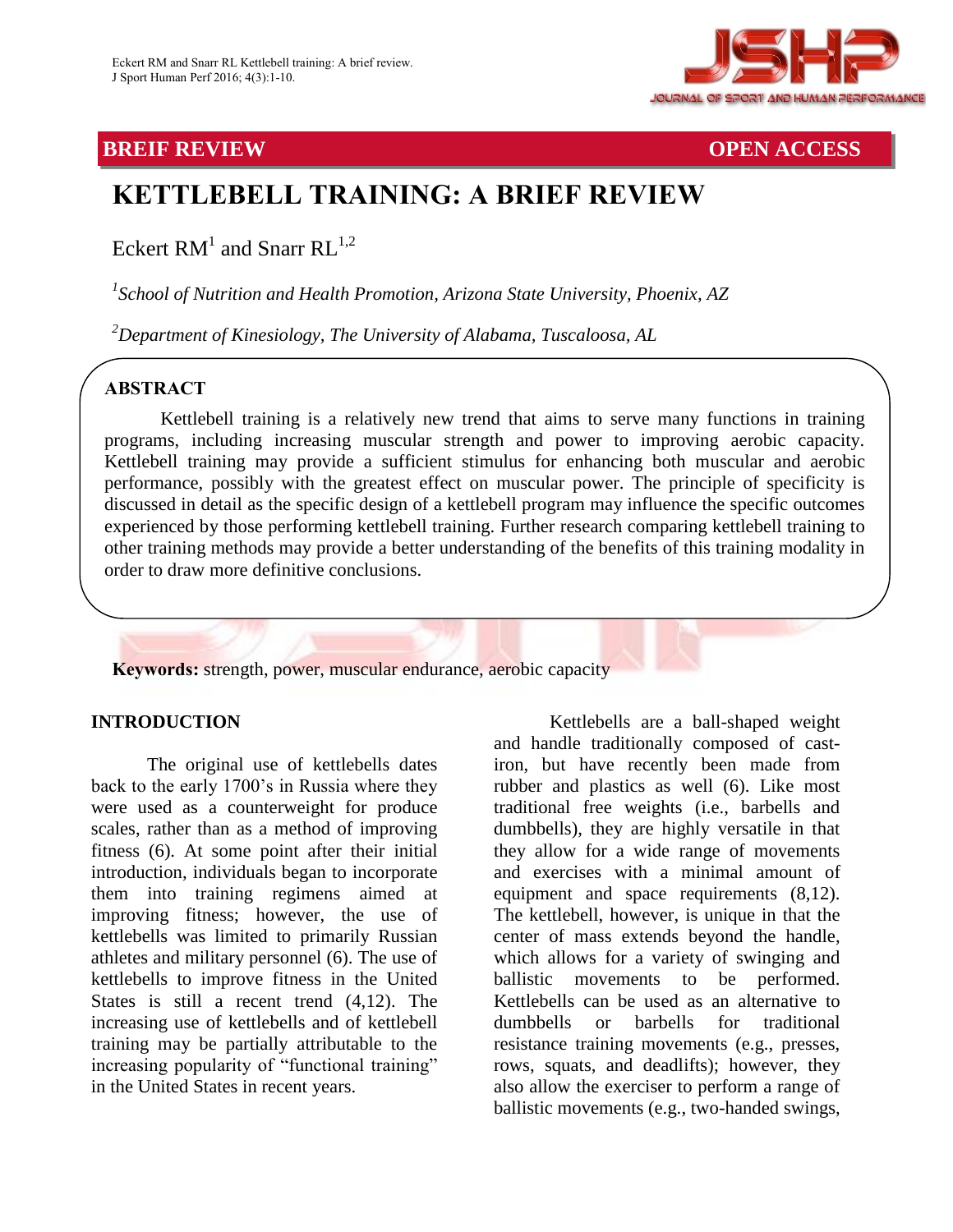one-handed swings, clean and presses, snatches, high-pulls).

Reported benefits of kettlebell use include improvements in muscular fitness as well as aerobic fitness. Compared to other common methods of resistance and aerobic training modalities, the research supporting the efficacy of kettlebell training is scarce. As the use of kettlebells increases in a variety of settings, including commercial fitness and strength and conditioning, research is needed to support the effects of this training modality on a range of fitness and performance components. Therefore, the purpose of this review is to summarize the efficacy of kettlebell training for increasing muscular power, strength, muscular endurance, and aerobic capacity. Table 1 provides a brief summary of each study that is included and will be discussed in this review.

#### **EFFECTS OF KETTLEBELL TRAINING ON PERFORMANCE**

#### *Muscular Strength and Power*

The use of kettlebells in training programs has been shown to enhance muscular strength and muscular power (14,15,18,19). Manocchia et al (18) has demonstrated significant improvements in 3RM bench press  $(51.7 \pm 25.0 \text{ kg} \text{ vs. } 56.4 \pm \text{m})$ 27.1 kg,  $p < .05$ ) and 3RM clean and jerk  $(30.8 \pm 16.7 \text{ kg vs. } 38.5 \pm 17.1 \text{ kg}, \text{ p} < .001)$ performance with a 10-week kettlebell training program. Otto et al (19) has demonstrated increases in maximal back squat and maximal power clean while also showing improvements in vertical jump with a progressive 6-week kettlebell training program. This study was designed to compare two groups, a kettlebell (KB) group and a weightlifting (WL) group. Maximal power clean and back squat improved significantly in both training groups; however, the WL group experienced a greater increase in back

squat strength from pre- to post-test (KB:  $124.24 \pm 31.20$  kg vs.  $129.82 \pm 27.88$  kg; WL:  $133.08 \pm 30.38$  kg vs.  $151.15 \pm 32.41$ kg). Other investigations have concluded that kettlebell training can improve muscular power and rate of force development (15) as well as muscular strength (14); however, kettlebell training seems to have a greater effect on power compared to strength (19).

Typically, kettlebell exercises (e.g., swings, cleans, snatches, push-presses, highpulls) are performed in a ballistic manner in which the stretch-shortening cycle is elicited due to the rapid concentric movement immediately following the eccentric countermovement (16,17). Although the research is limited, this may help explain the greater consistency in the research regarding the effects of kettlebell training on improvements in muscular power. Training for muscular strength requires significant loading of the musculature, typically with loads between 60%-80% of 1RM or greater depending on training status (1,2). When performing ballistic movements with a kettlebell (e.g., clean and press, snatch, pushpress, two-handed swing, one-handed swing), this magnitude of loading is not achieved due to the rapid nature of the exercise and the need for a high movement velocity. In research investigations it seems important to distinguish between the types of exercises that are being performed with a kettlebell as doing so will help to clarify the function of the kettlebell and its purpose for inclusion in the training program.

Alternatively, kettlebells may be used in place of dumbbells or other free weights while performing traditional resistance exercises with the goal of increasing muscular strength as opposed to muscular power. It would seem that performing traditional resistance exercises with higher loads and lower velocities would have a greater effect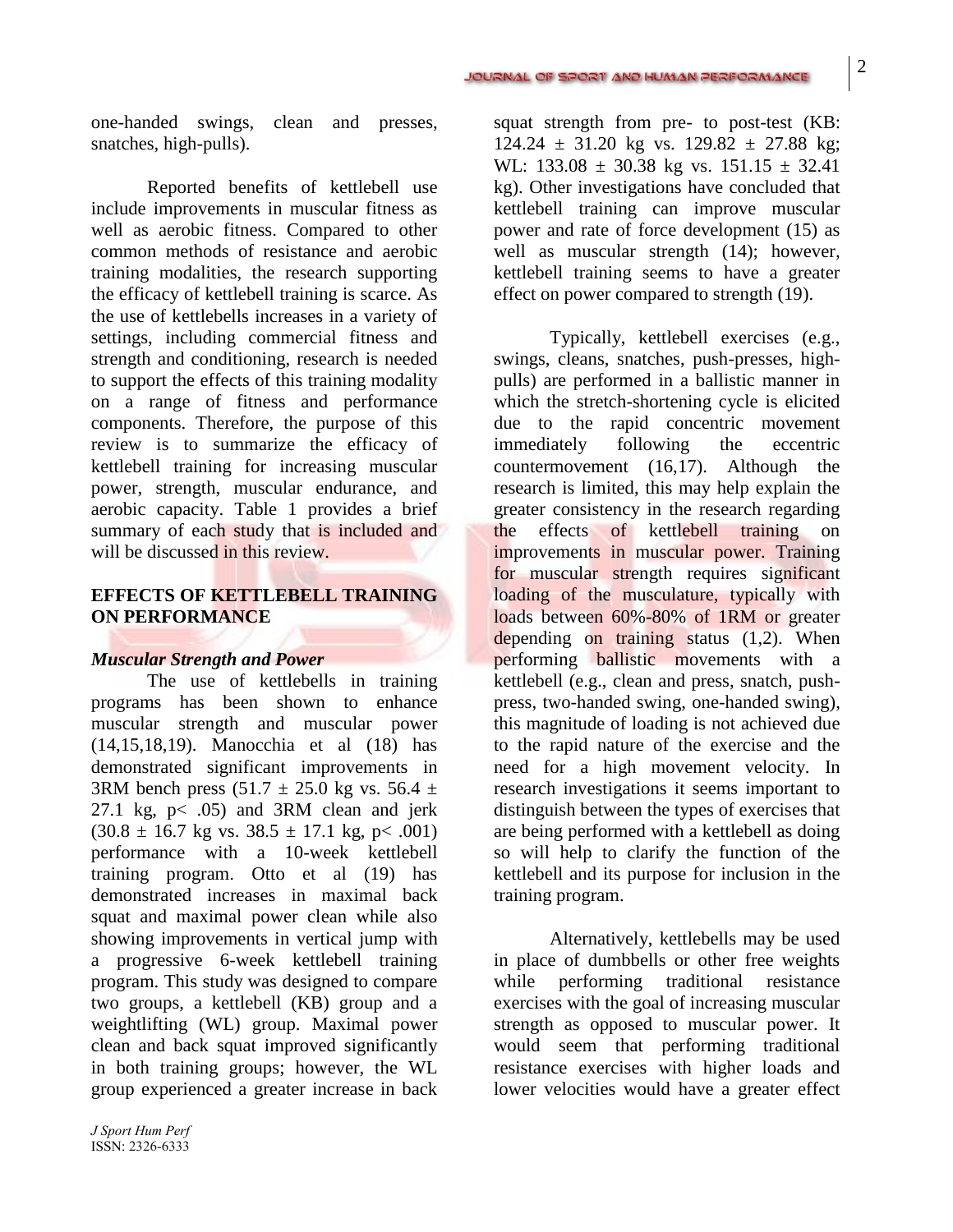on muscular strength compared to muscular power as the kettlebell is simply replacing a dumbbell or barbell. Much of the original research into kettlebell training uses the twohanded swing, one-handed swing, clean, or snatch (14,15,19) when examining the effects of this training modality on muscular strength and power. However, some of these studies have also included more traditional resistance exercises such as squats or presses (14,19). The selection of kettlebell exercises for a training program would have a significant influence on the specific muscular adaptations experienced by the participants. This might help to explain why kettlebell training seems to have a greater effect on muscular power, as much of the research that has been done with kettlebells has involved primarily ballistic movements performed at higher movement velocities as opposed to traditional resistance exercises performed at lower movement velocities.

#### *Muscular Endurance*

The studies that have investigated the effects of kettlebell training on muscular endurance (5,18) often study this component of muscular performance in addition to other components as well (i.e., strength and power). Despite this, kettlebell training has demonstrated significant improvements in muscular endurance. Manocchia et al (18) has demonstrated improvements in the number of repetitions of back extension to failure (PRE:  $45 \pm 5.7$  reps vs. POST:  $54 \pm 9.3$  reps) after a 10-week kettlebell training program that consisted of two sessions each week. Beltz et al (5) showed improvements in the muscular endurance of the abdominals after participants completed an 8-week kettlebell training program. Both of these studies demonstrate the potential for kettlebell training to improve muscular endurance, although the improvements in endurance were limited to the musculature of the torso (i.e., abdominals and back extensors).

*J Sport Hum Perf* ISSN: 2326-6333

In the studies that examined the effects of kettlebell training on muscular endurance, detailed descriptions of the exercise prescription used throughout the duration of the study were not provided. The exercise prescription, particularly the number of sets and repetitions as well as the loads used, would be important to know as these variables would have the potential to influence the outcomes. In regards to muscular endurance, lighter loads coupled with a higher number of repetitions (e.g., 15- 25) have been shown to be most successful at improving muscular endurance (1). The magnitude of the improvements in muscular endurance could change with a program that is more focused towards improving this specific component of muscular performance. The specific kettlebell exercise prescriptions are not know for the studies examined in this review, which limits the ability to draw firm conclusions in regards to the effectiveness of kettlebell training on improving muscular endurance.

#### *Aerobic Capacity*

Kettlebell training has demonstrated the potential to improve aerobic performance, although the research is somewhat conflicting. For example, Beltz et al (5) demonstrated significant improvements in  $VO<sub>2</sub>$  max compared to a control group after 8 weeks of kettlebell training, while Jay et al (14) demonstrated no significant improvements in  $VO<sub>2</sub>$  max after 8 weeks of kettlebell training. Both of these studies were of the same duration, but Jay et al (14) had participants perform total-body kettlebell workouts 3 times each week for 15-20 minutes each session while Beltz et al (5) had participants perform total-body kettlebell workouts 2 times each week for 30-45 minutes. The kettlebell program performed by those in the study by Beltz et al (5) was of a longer duration but lesser frequency. The cause of the observed difference in outcomes,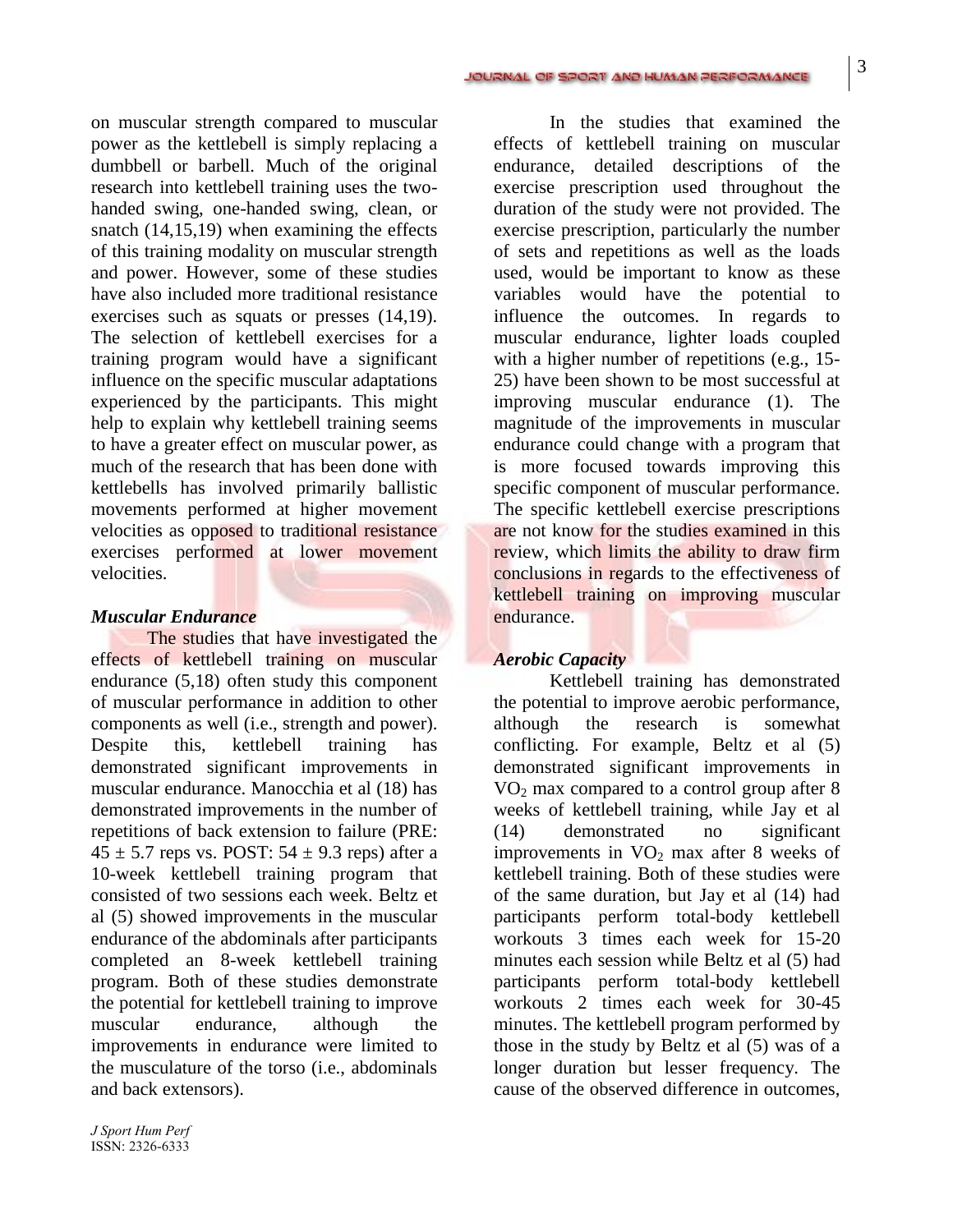therefore, might not be explained by differences in weekly training volume as both studies had participants perform similar total weekly training volumes. The significant improvements in aerobic capacity demonstrated by Beltz et al could be better explained by differences in the prescribed sets, repetitions and rest periods between studies (only Jay et al (14) reported these specific details), or by other differences that existed between the 2 studies (e.g., training experience of participants, baseline fitness levels of the participants, choice of exercises, etc.).

Despite these conflicting results, kettlebell training may elicit a cardiovascular and metabolic response sufficient for improvements in aerobic performance (7,9,10,11,13,20,21). A typical kettlebell routine used in many of the included research investigations involved 15-60 seconds of exercise using a dynamic, total-body KB exercise (e.g., two-handed swing, one-handed swing, snatch, clean and press, etc.) followed by 15-60 seconds of rest, repeated for 10-20 minutes (7,9,11,13,14,20,21). The American College of Sports Medicine (ACSM) recommends that, for improvements in cardiovascular fitness, aerobic exercise should be performed at an intensity of moderate (64%-76% HR max; 46%-65% VO<sub>2</sub> max) or vigorous (76%-96% HR max; 64%- 91%  $VO<sub>2</sub>$  max) in bouts of at least 10 minutes duration (2). The cardiovascular responses to the kettlebell routines included in this study would all be classified as at least moderate- or vigorous-intensity. In particular, Farrar et al (9) and Fortner et al (10) demonstrated a vigorous-intensity cardiovascular response as evidenced by  $VO<sub>2</sub>$  achieved by the participants. Husley et al (13) compared a kettlebell routine with treadmill running at an equivalent rating of perceived exertion (RPE). Both groups achieved a vigorous-intensity cardiovascular response as evidenced by heart

rate (HR) (kettlebell group: 89% HR max, treadmill group: 90% HR max). Fung et al (11) and Schnettler et al (20) also showed that a kettlebell routine could elicit a vigorousintensity response in its participants (average HR response was 88% HR max and 93+/- 4.5% HR max respectively). It would seem that as long as a kettlebell training routine is performed for an appropriate duration and intensity (i.e., >10 minutes duration and at least moderate-intensity), it may provide a sufficient stimulus for improving aerobic capacity.

Interestingly, Fung et al (11) also demonstrated that the weight of the kettlebell used in relation to body weight affected the type of cardiovascular response. The authors of this research found that using a kettlebell resistance of >13% of the participant's body weight elicited a more anaerobic response as evidenced by a respiratory quotient (RQ) of  $>1.0$ . While both aerobic and anaerobic cardiovascular exercise are potent stimuli for increasing aerobic capacity (3), these results point to the importance of intensity (load) during kettlebell training as heavier loads may elicit different responses and, therefore, different adaptations.

#### **CONCLUSION**

Based on the available literature regarding kettlebell training and its effect on muscular and aerobic performance, it seems that there is efficacy regarding improvements in muscular strength, power, endurance, and aerobic capacity. The inclusion of kettlebells in a training program may have more merit when the goal is an increase in muscular power or rate of force development compared to muscular strength due to the ballistic nature of typical kettlebell exercises (17,19). Kettlebell training may have the potential to increase muscular endurance, but this area of research is very limited. The specific nature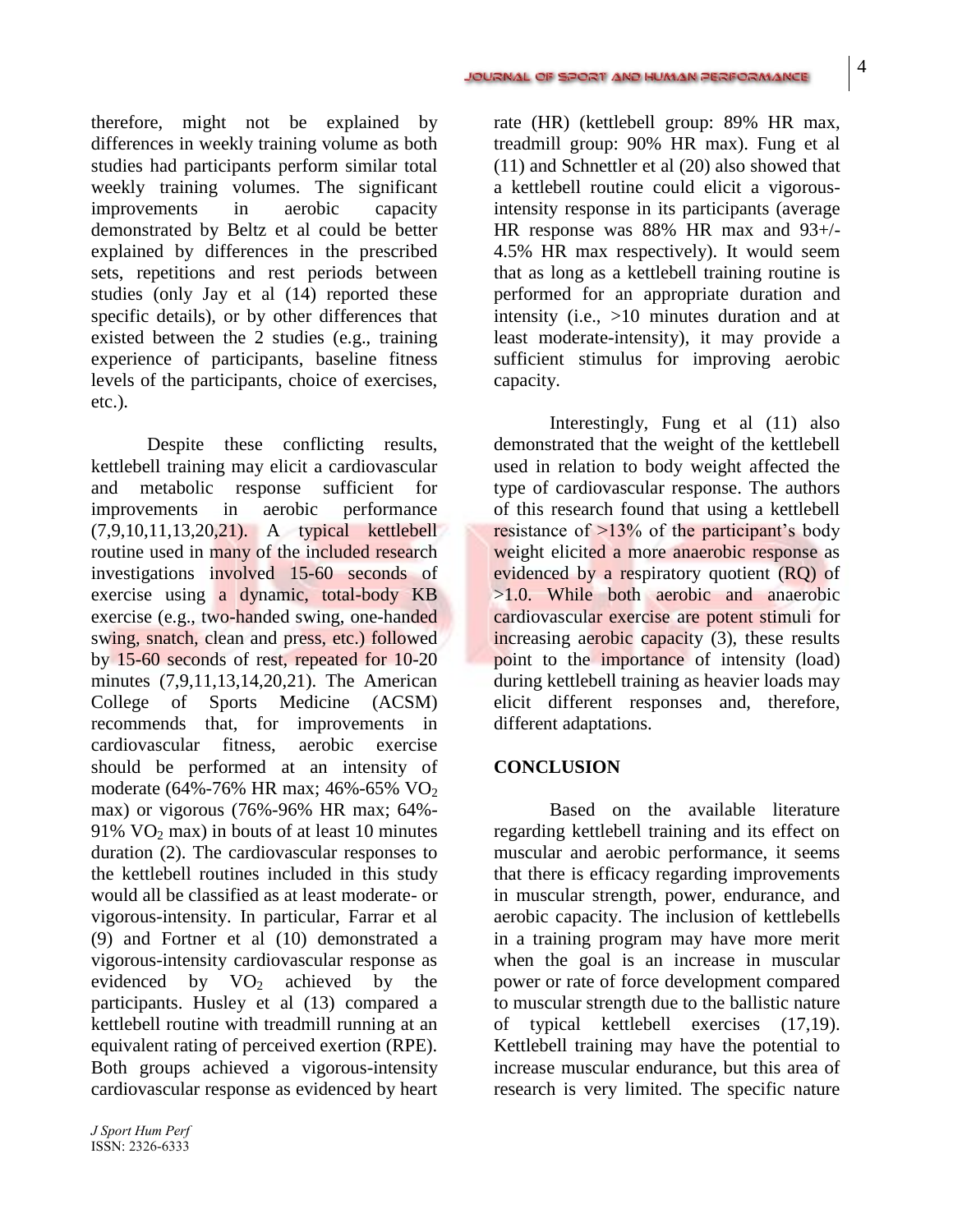of the KB program (i.e., frequency, intensity, duration, etc.) will elicit specific cardiovascular and metabolic responses (e.g., elevated heart rate and oxygen consumption), with greater demands being placed on anaerobic energy pathways when the resistance of the KB load is heavier (e.g., >13% body weight). However, it seems that kettlebell training does have the potential to improve aerobic capacity, regardless of the energy pathway that is emphasized during training (5,9,10,11,13,20,21).

The principle of specificity is an important consideration when prescribing any type of exercise program. Therefore, it makes sense that the specific nature of the kettlebell training prescription results in specific adaptations. Kettlebell training may have a place in training programs regardless of goal, just as long as the principle of specificity is adhered to. When training for muscular power, ballistic movements performed at higher movement velocities should be utilized (1). Improving muscular strength requires a significant loading of the musculoskeletal system; therefore, heavier loads and slower movement velocities should be used with more traditional resistance exercises (e.g., squats, presses, rows, etc.) (1). When training for muscular endurance, higher repetitions (e.g., 15-25) and lighter loads will be needed to maximize improvements in this component of muscular performance (1). Finally, kettlebell training designed to improve aerobic performance should be of a sufficient duration (e.g., >10 minutes) and of an appropriate intensity (e.g., moderate- /vigorous-intensity) (2).

Future studies involving kettlebells and kettlebell training should employ randomized controlled trials (RCTs) in order to directly compare kettlebell training with other training modalities. The number of RCTs comparing kettlebell training is very limited, and very few studies included in this review have utilized this study design. Future research should also aim to identify the optimal kettlebell training prescription for each component of muscular and aerobic performance. The optimal frequency, intensity, duration, and type of kettlebell exercise should be identified for improving muscular power, muscular strength, muscular endurance, and aerobic capacity. Research investigators should also be very detailed in describing the specific kettlebell prescription that is used as this will help in determining an optimal exercise prescription. Promising research has been done thus far with kettlebell training, however, further research is required in order to draw more definitive conclusions regarding the efficacy of kettlebell training and its effects on human performance.

#### **Conflicts of Interest**

The authors report no sources of funding or conflicts of interest. The results of this review do not constitute endorsement of any products by the authors or the Journal of Sport and Human Performance.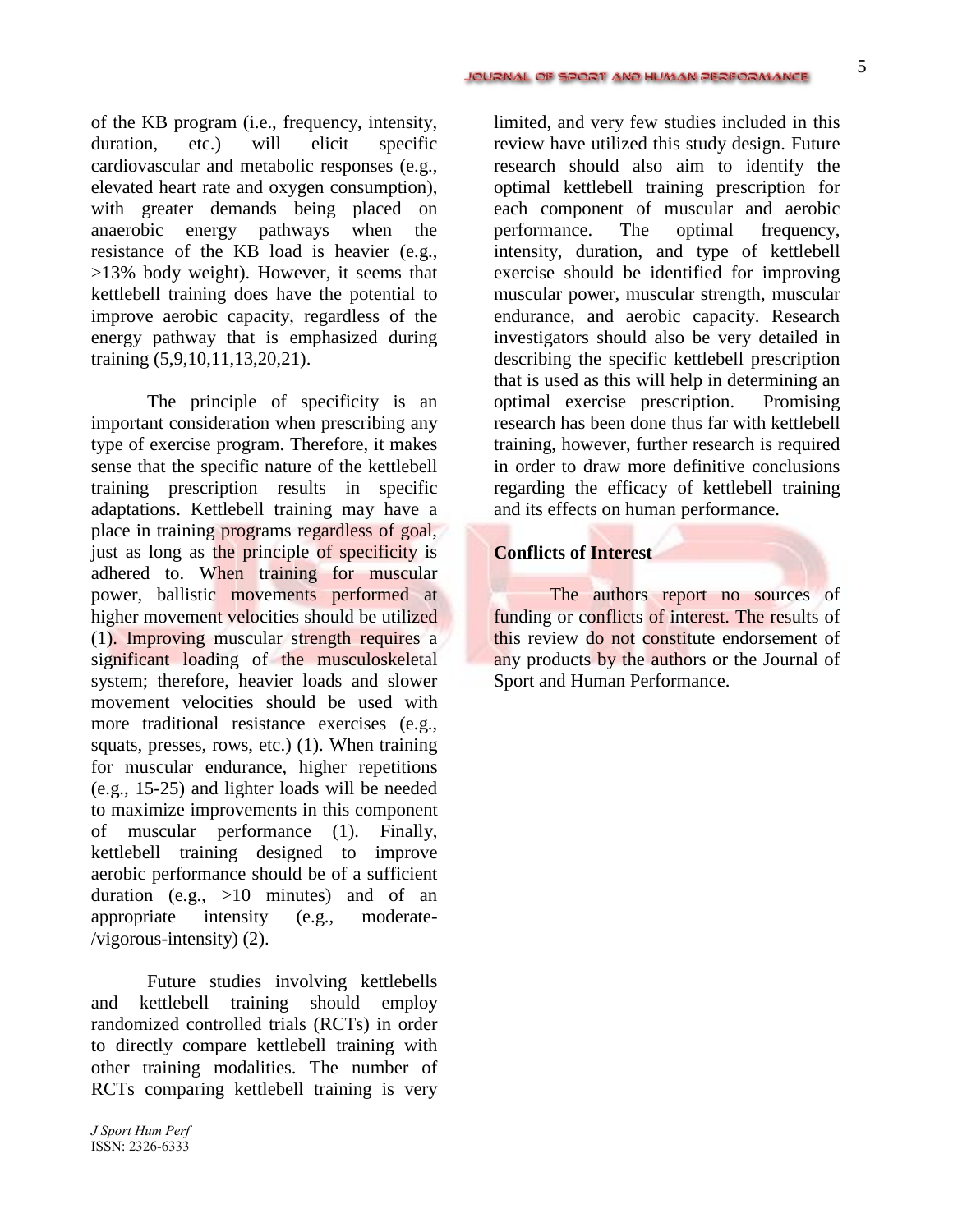#### JOURNAL OF SPORT AND HUMAN PERFORMANCE

| Table 1. Summary of Investigations into the Effects of KB Training                                                                                                                      |                                                                                                                                           |                                                                                                                                                                                                                                          |                                                                                                                                                                                                                     |  |  |
|-----------------------------------------------------------------------------------------------------------------------------------------------------------------------------------------|-------------------------------------------------------------------------------------------------------------------------------------------|------------------------------------------------------------------------------------------------------------------------------------------------------------------------------------------------------------------------------------------|---------------------------------------------------------------------------------------------------------------------------------------------------------------------------------------------------------------------|--|--|
| <b>Study/Purpose</b>                                                                                                                                                                    | <b>Subjects</b>                                                                                                                           | <b>Training Protocol</b>                                                                                                                                                                                                                 | <b>Results</b>                                                                                                                                                                                                      |  |  |
| Beltz et al. (5)<br>Purpose:<br>To analyze the fitness benefits of KB<br>training                                                                                                       | 30 healthy adults<br>(15 male, 15)<br>female; age range<br>19-25 years) with<br>some strength<br>training experience                      | Experimental group ( $n = 18$ ) performed 8 weeks of<br>two, 30-45 minute KB sessions each week; KB<br>exercises: one- and two-handed swings, snatches,<br>cleans, presses, lunges and Turkish get-ups                                   | Experimental group significantly increased<br>VO <sub>2</sub> max, leg press, grip strength, and<br>abdominal endurance compared to the<br>control group                                                            |  |  |
| Budnar et al. (7)<br>Purpose:<br>To examine the acute metabolic,<br>testosterone (T), growth hormone (GH)<br>and cortisol (C) response to a KB swing<br>exercise session                | 10 recreationally<br>resistance trained<br>males (mean age<br>$24 + (-4 \text{ years})$                                                   | 1 session of 12 rounds of KB swings with a 16 kg KB;<br>30 seconds of work followed by 30 seconds of rest                                                                                                                                | Blood lactate was higher immediately post<br>compared to pre; T was higher immediately<br>post compared to pre; GH was higher<br>immediately post compared to pre; C was<br>higher immediately post compared to pre |  |  |
| Farrar et al. (9)<br>Purpose:<br>To examine the cardiorespiratory demand<br>of a popularly recommended KB routine                                                                       | 10 college-aged<br>males (age range<br>$20.8 + /1.1$ years)                                                                               | As many two-handed KB swings as possible in 12<br>minutes with a 16 kg KB while expired gasses and<br>HR were analyzed                                                                                                                   | Subjects achieved a $VO2$ of 34.31 +/- 5.67<br>ml/kg/min and an average HR of $165 +/- 13$<br>bpm                                                                                                                   |  |  |
| Fortner et al. (10)<br>Purpose:<br>To compare the acute metabolic and<br>cardiovascular effects of a Tabata-style KB<br>swing interval protocol with a traditional<br>KB swing protocol | 15 adults (age<br>range 18-25 years)<br>with at least 6<br>months of<br>resistance training,<br>but no previous KB<br>training experience | Tabata protocol: 4 minutes of KB swings (20 seconds<br>of work, 10 seconds of rest, repeated 8 times);<br>Traditional protocol: 4 sets of KB swings (# of reps<br>from Tabata divided by 4 sets) with 90 seconds of rest<br>between sets | Tabata intervals elicited a vigorous-<br>intensity cardiovascular response as<br>evidenced by % $VO_2$ peak (71.0+/-0.3%)                                                                                           |  |  |
| Fung et al. $(11)$<br>Purpose:<br>To examine the aerobic and anaerobic<br>work during KB exercise                                                                                       | 8 healthy adults<br>(age range 25-33<br>years)                                                                                            | Three 6 minute cycles of a KB 'snatch', 'clean to<br>press', and 'swing'; each exercise was performed for<br>30 seconds with 30 seconds of rest                                                                                          | HR reached 88% of age-predicted<br>maximum and $VO2$ reached an average of<br>$23.8 +/- 0.9$ ml/kg/min; RQ was measured<br>at $1.1 + (-0.006)$                                                                      |  |  |
| Husley et al. (13)<br>Purpose:<br>To compare the metabolic demand of a<br>typical KB routine with treadmill (TM)<br>running at an equivalent RPE                                        | 13 adults (11 male,<br>2 female; mean age<br>$21.4 +/- 2.1$ years)                                                                        | 10 minute KB swings (35 seconds of work:25 seconds<br>of rest; men used 16 kg KB, women used 8 kg KB)<br>compared to 10 minute TM run at equivalent RPE<br>(TM run performed on separate day)                                            | No difference in avg. HR and RPE between<br>KB and TM; average HR for TM was 90%<br>HR max compared to 89% HR max for KB                                                                                            |  |  |

*J Sport Hum Perf* ISSN: 2326-6333

6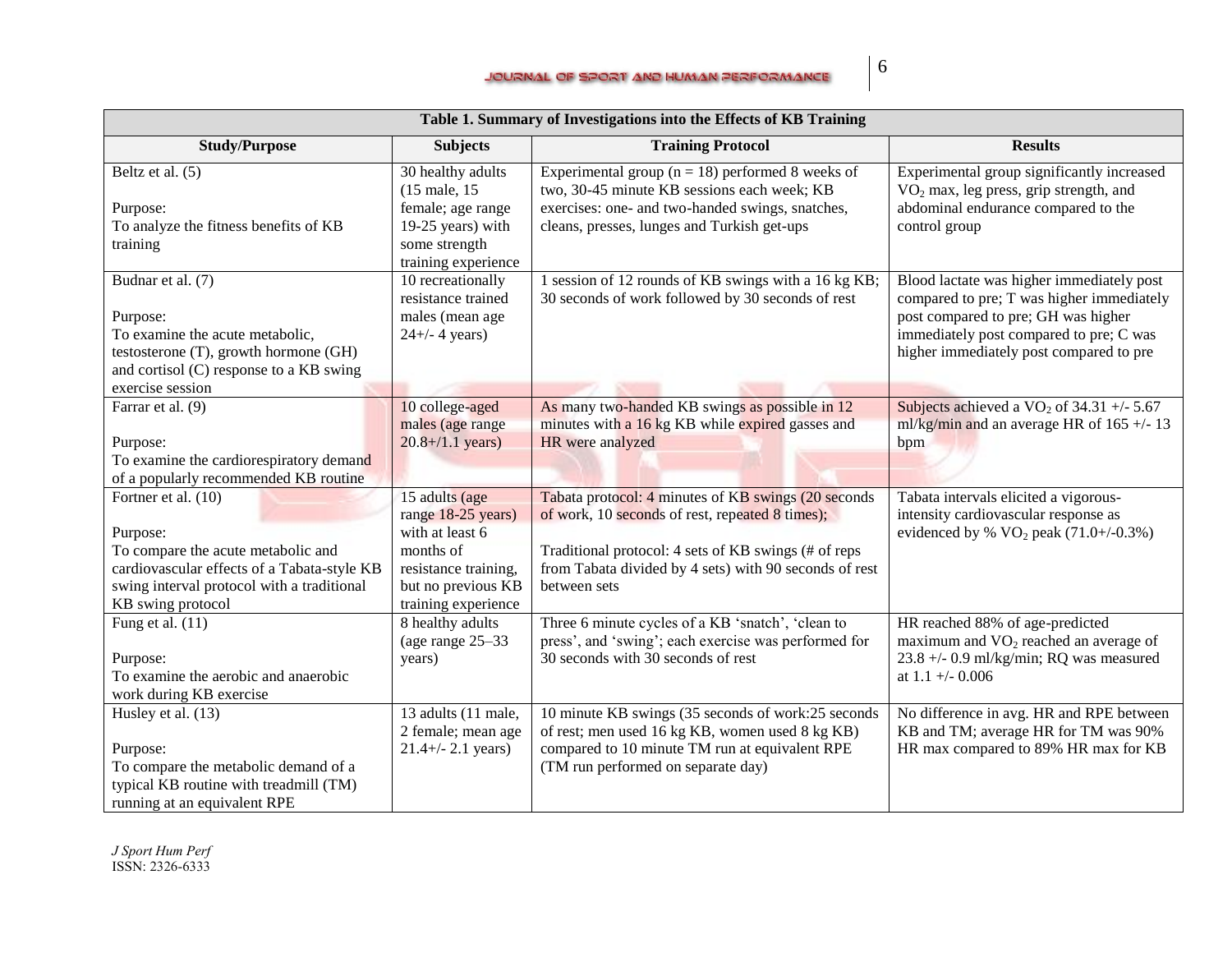#### JOURNAL OF SPORT AND HUMAN PERFORMANCE

7

| <b>Study/Purpose</b>                                                                                                                                                                        | <b>Subjects</b>                                                                                                                                                           | <b>Training Protocol</b>                                                                                                                                                                                      | <b>Results</b>                                                                                                                                                                                    |
|---------------------------------------------------------------------------------------------------------------------------------------------------------------------------------------------|---------------------------------------------------------------------------------------------------------------------------------------------------------------------------|---------------------------------------------------------------------------------------------------------------------------------------------------------------------------------------------------------------|---------------------------------------------------------------------------------------------------------------------------------------------------------------------------------------------------|
| Jay et al. $(14)$<br>Purpose:<br>To investigate the effectiveness of a KB<br>intervention and its effects on                                                                                | 40 adults (6 male,<br>34 female; mean<br>age of 44 years)                                                                                                                 | 8 weeks of 3 full-body sessions/week consisting of<br>15-20 minutes of two-handed swings, one-handed<br>swings, and deadlifts; each exercise was performed<br>for 30 seconds with 30-60 seconds of rest       | KB training group increased muscular<br>strength of the trunk extensors compared to<br>control; $VO2$ remained unchanged within<br><b>both</b>                                                    |
| musculoskeletal and cardiovascular health<br>Jay et al. $(15)$<br>Purpose:<br>To investigate the effects of a worksite KB<br>intervention on postural perturbations and<br>jump performance | 40 adults (6 male,<br>34 female; mean<br>age of 44 years)                                                                                                                 | 8 weeks of 3 sessions/week consisting of 10-15<br>minutes of 30 second work periods followed by 30-60<br>seconds rest periods; two-handed swings and one-<br>handed swings performed in a progressive fashion | Maximal jump height increased<br>significantly in the intervention group;<br>however, this increase was not significant<br>when compared to the control group                                     |
| Lake et al. $(16)$<br>Purpose:<br>To establish the mechanical demands of<br>the KB swing exercise compared to a back<br>squat and vertical jump                                             | 16 physically<br>active males (mean<br>age of $24+/-2$<br>years); all subjects<br>had at least 6<br>months of KB<br>exercise, back<br>squat, and jump<br>squat experience | 2 sets of 10 repetitions KB swings (16, 24, and 32 kg)<br>KB) compared to multiple repetitions of back squats<br>(20, 40, 60, 80% 1RM) and jump squats (body-<br>weight, 20, 40, 60% 1RM)                     | Peak force applied was maximized with the<br>back squat; peak and mean power output<br>with the KB swing were comparable to the<br>jump squat and both were greater than the<br>back squat        |
| McGill et al. $(17)$<br>Purpose:<br>To quantify the spinal loading and muscle<br>activation patterns during different KB<br>exercises                                                       | 7 healthy males<br>(mean age of<br>$25.6 + (-3.4 \text{ years})$                                                                                                          | KB swing variations, one-handed snatches, and<br>carries were performed using a 16 kg KB                                                                                                                      | KB swing produces hip hinge pattern<br>characterized by rapid muscle activation-<br>relaxation cycles of substantial magnitudes<br>(50% MVC of low-back extensors, 80%<br>MVC of gluteal muscles) |
| Manocchia et al. (18)<br>Purpose:<br>To examine the effects of a 10-week KB<br>program on muscular strength, power and<br>endurance                                                         | 15 adults with<br>varying levels of<br>fitness (age range<br>of $20-72$ years)                                                                                            | 10-weeks of 2 sessions/week, periodized, group<br>exercise program consisting of KB exercises only                                                                                                            | Significant increases in the barbell bench<br>press, clean and jerk and back extension<br>endurance; no significant differences seen<br>in the vertical jump                                      |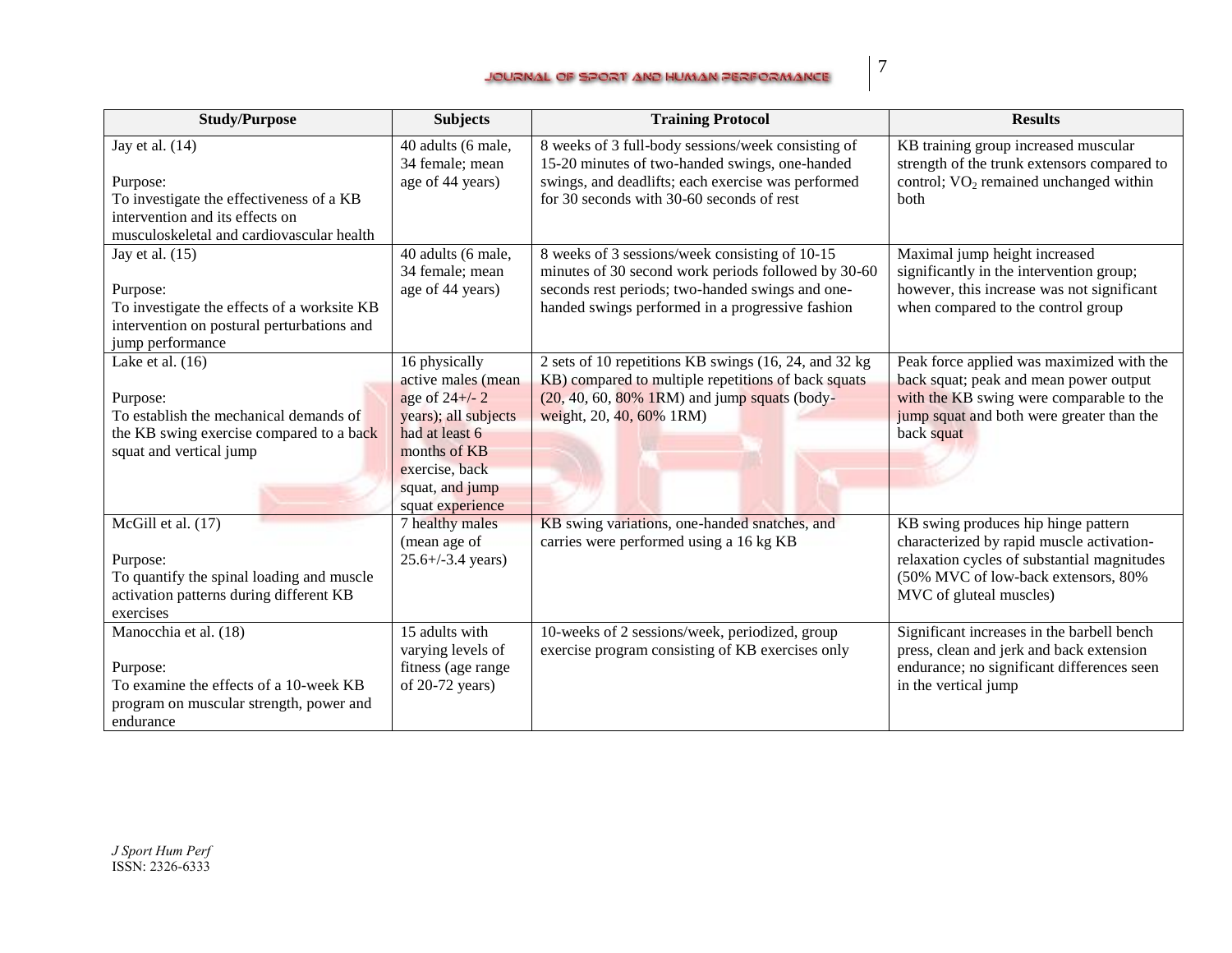| <b>Study/Purpose</b>                                                                                                       | <b>Subjects</b>                                               | <b>Training Protocol</b>                                                                                    | <b>Results</b>                                                                                                         |
|----------------------------------------------------------------------------------------------------------------------------|---------------------------------------------------------------|-------------------------------------------------------------------------------------------------------------|------------------------------------------------------------------------------------------------------------------------|
| Otto et al. $(19)$<br>Purpose:                                                                                             | 30 adult males (age<br>range of 19-26<br>years) with at least | 6 weeks of 2 sessions/week, linear periodization<br>program; sets/reps ranged from 3-6/4-6 respectively     | Both groups significantly increased back<br>squat, vertical jump, and power clean<br>performance                       |
| To compare the effects of 6 weeks of<br>traditional weightlifting vs. KB training on<br>power, strength and anthropometric | 1 year of resistance<br>training experience                   | KB group: traditional swings, accelerated swings and<br>goblet squats                                       | Weightlifting group significantly increased<br>back squat compared to KB group                                         |
| measures                                                                                                                   |                                                               | Weightlifting group: high pulls, power cleans and<br>back squats                                            |                                                                                                                        |
| Schnettler et al. (20)                                                                                                     | 10 male and female<br>adults (age range                       | 20 minute routine consisting of KB snatches; 15<br>seconds of work followed by 15 seconds of rest,          | Participants achieved an average HR of<br>164+/-14.7 bpm (average of 93%+/-4.5%                                        |
| Purpose:<br>To analyze the energy cost and exercise                                                                        | 29-46 years)<br>considered                                    | repeated for 20 minutes                                                                                     | HRmax), an average $VO_2$ of 31.6+/-3.71<br>ml/kg/min (average of $78 + (-8\% \text{ of VO}_2)$                        |
| intensity of a KB workout                                                                                                  | experienced in KB<br>training                                 |                                                                                                             | max), an average kcal expenditure/minute<br>of $13.6 + (-3.08)$ and an average RPE of<br>$15.9 + (-2.21)$ (Borg scale) |
| Thomas et al. $(21)$                                                                                                       | 10 adults (5 males,<br>5 females; age                         | 30 minutes of KB exercise; 3 continuous rounds of 10<br>minutes each consisting of 10 swings followed by 10 | $VO2$ , RER, kcal/min, and BP were similar<br>for KB and moderate-intensity TM exercise,                               |
| Purpose:                                                                                                                   | range 21-31 years)                                            | sumo-deadlifts                                                                                              | but RPE and HR were greater during KB                                                                                  |
| To determine if continuous prolonged KB<br>activity could be used to produce                                               |                                                               | 30 minutes TM walking; 3 rounds of 10 minutes each                                                          | exercise                                                                                                               |
| cardiovascular stress similar to that of brisk<br>walking                                                                  |                                                               | at 4% grade; matched for $VO_2$ achieved during KB<br>exercise                                              |                                                                                                                        |

8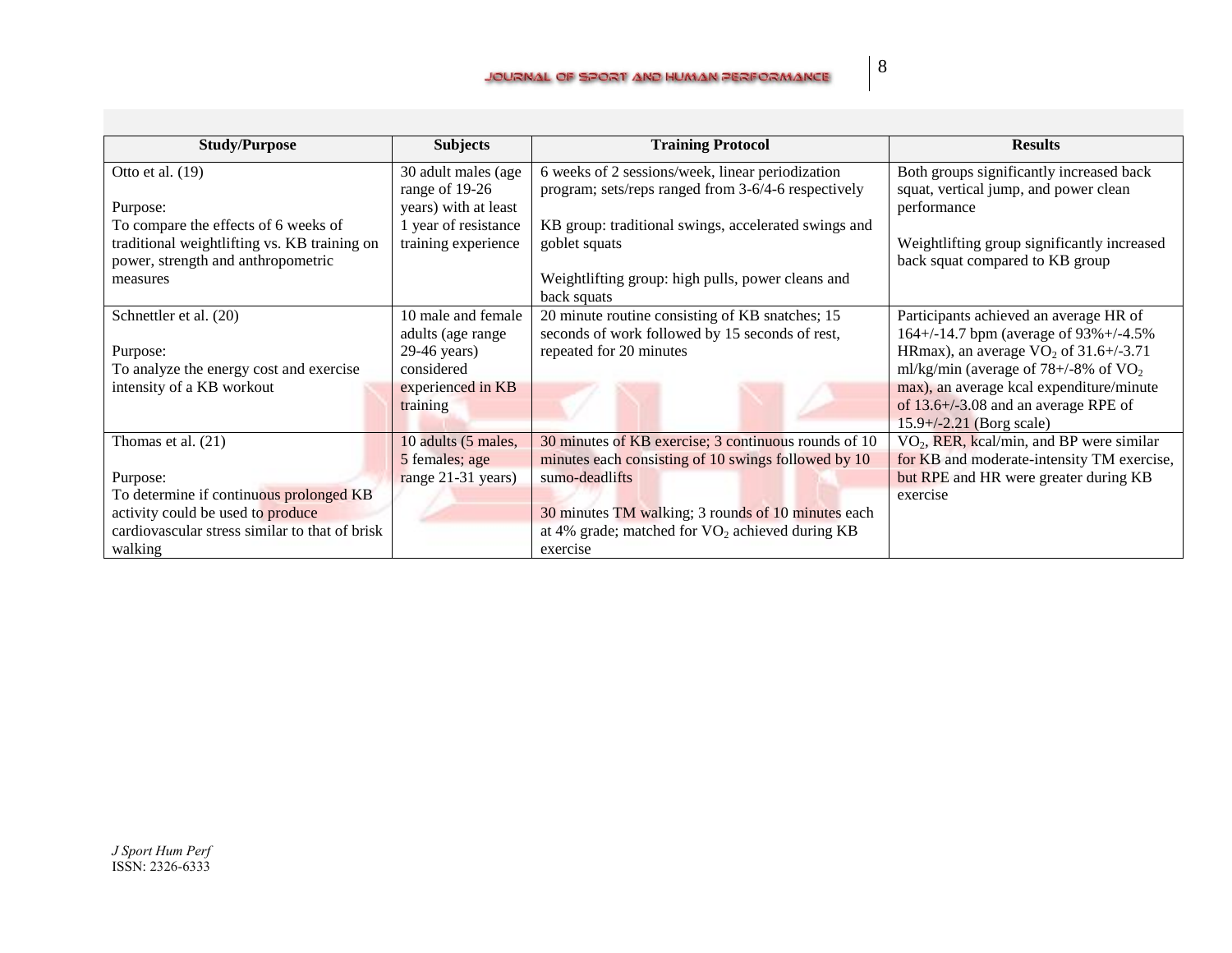#### **REFERENCES**

- 1. American College of Sports Medicine Position Stand. Progression models in resistance training for healthy adults. Med Sci Sports Exerc. 2009;41(3):687-708.
- 2. American College of Sports Medicine Position Stand. Quality and quantity of exercise for developing and maintaining cardiorespiratory, musculoskeletal, and neuromotor fitness in apparently healthy adults: Guidance for prescribing exercise. Med Sci Sport Exerc. 2011;43(7): 1334- 1359.
- 3. Baechle TR, Earle RW, editors. NSCA's Essentials of Strength and Conditioning.  $3<sup>rd</sup>$ ed. Champaign, IL: Human Kinetics; 2008. p. 490-503.
- 4. Beardsley C, Contreras, B. The role of kettlebells in strength and conditioning: A brief review of the literature. Strength Cond J. 2014;36(3):64-70.
- 5. Beltz N, Erbes D, Porcari JP, Martinez R, Doberstein S, Foster C. Kettlebells kick butt. Ace Certified News. 2014:1-3.
- 6. Brumitt J, Gilpin HE, Brunette M, Meira EP. Incorporating kettlebells into a lower extremity sports rehabilitation program. N Am J Sports Phys Ther. 2010;5(4):257-265.
- 7. Budnar RG, Duplanty AA, Hill DW, McFarlin BK, Vingren JL. The acute hormonal response to the kettlebell swing exercise. J Strength Cond Res. 2014;28(10):2793-2800.
- 8. Eckert R, Snarr RL. Kettlebell thruster. Strength Cond J. 2014;36(4):73-76.
- 9. Farrar RE, Mayhew JL, Koch AJ. Oxygen costs of kettlebell swings. J Strength Cond Res. 2010;24(4):1034-1036.
- 10. Fortner HA, Salgado JM, Holmstrup AM, Holmstrup ME. Cardiovascular and metabolic demands of the kettlebell swing using Tabata intervals versus a traditional resistance protocol. 2014;7(3):179-185.
- 11. Fung BJ, Shore SL. Aerobic and anaerobic work during kettlebell exercise: A pilot study. Med Sci Sports Exerc. 2010;42(5):834.
- 12. Harrison JS, Schoenfeld B, Schoenfeld ML. Applications of kettlebells in exercise program design. Strength Cond J. 2011;33(6):86-89.
- 13. Husley CR, Soto DT, Koch AJ, Mayhew JL. Comparison of kettlebell swings and treadmill running at equivalent rating of perceived exertion values. J Strength Cond Res. 2012;26(5):1203-1207.
- 14. Jay K, Frisch D, Hansen K, Zebis MK, Andersen C., Mortensen OS, Andersen LL. Kettlebell training for musculoskeletal and cardiovascular health: A randomized controlled trial. Scand J Work Env Hea. 2011;37(3):196-203.
- 15. Jay K, Jakobsen M, Sundstrup E, Skotte J, Jorgensen M, Andersen C, Pedersen MT, Andersen LL. Effects of kettlebell training on postural coordination and jump performance: A randomized controlled trial. J Strength Cond Res. 2013;27(5):1202- 1209.
- 16. Lake JP, Lauder MA. Mechanical demands of kettlebell swing exercise. J Strength Cond Res. 2012;26(12):3209- 3216.